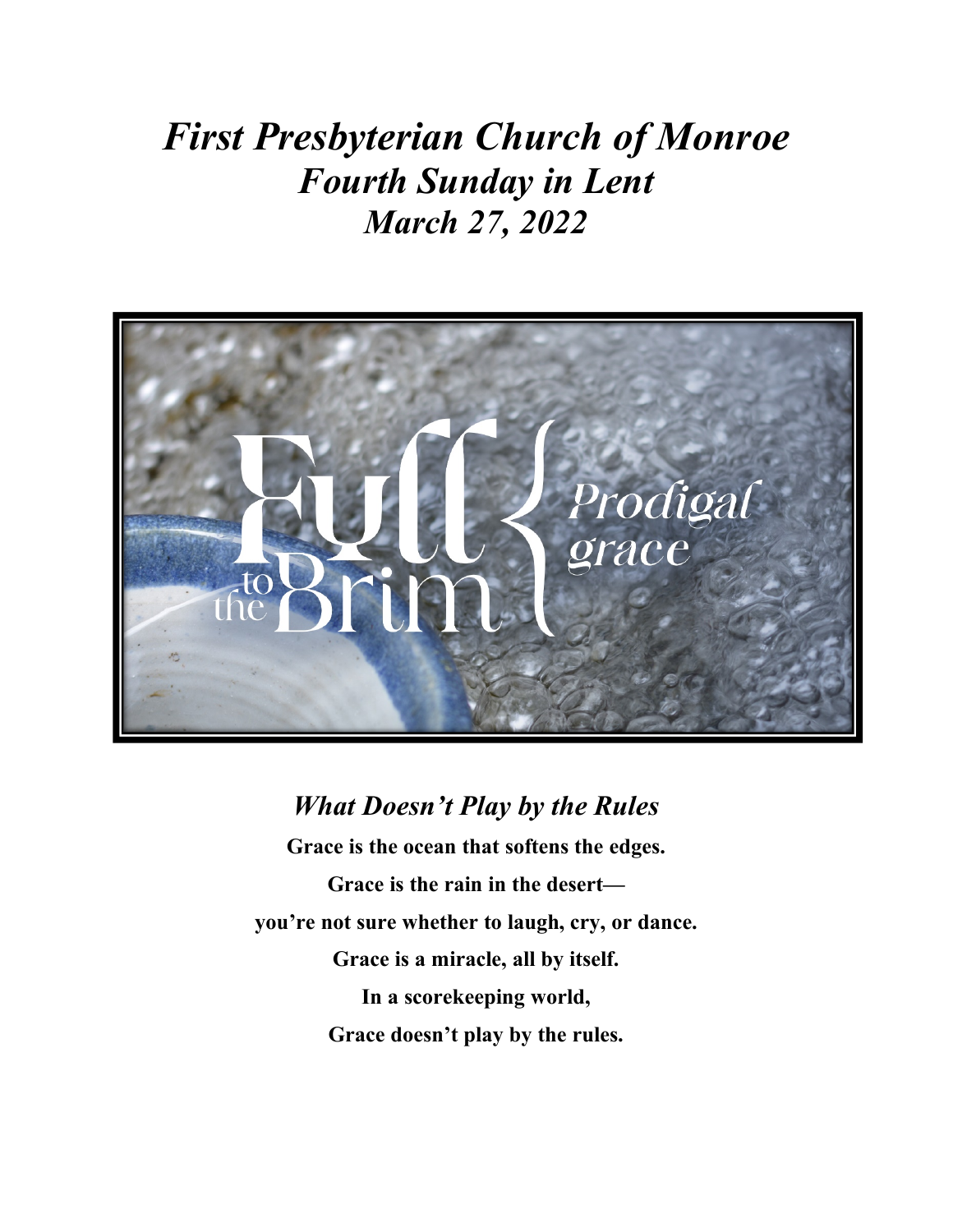# **FOURTH SUNDAY IN LENT totheBrim** - *Prodigal Grace*

#### God loves the real you—the messy, authentic, honest you.

God, I am so used to putting on a filter. I slide into different versions of myself based on the room I'm in, but I don't want to do that with you. I want to bring my full self, the one you created. Give me the strength to pull back the layers. Give me the strength to bring exactly who I am to you, knowing it is more than enough. Amen.

#### **Prelude**

#### **Welcome**

#### **Call to Worship**  Nicole Bahny

God's reach is endless. **God's mercy is unstoppable.** God's grace is lavish. **God's love is constant.** God's wisdom is vast. **God's hope is stubborn.** God's presence is here **with us, among us, moving through us.** Breathe easy. Breathe deeply. **We are in God's house.** Let us worship the One who welcomes us home.

#### **Hymn****"Jesus' Wondrous Words of Grace"**

*(See insert)*

### **Call to Confession Rev. Dr. Doris Chandler Rev. Dr. Doris Chandler**

### **Prayer of Confession**

**The prodigal son isn't given a name, but we know his name. It sounds like ours. And we know his story. It sounds like ours. For who among us hasn't burned a bridge? Who among us hasn't forgotten that we belong to one another?**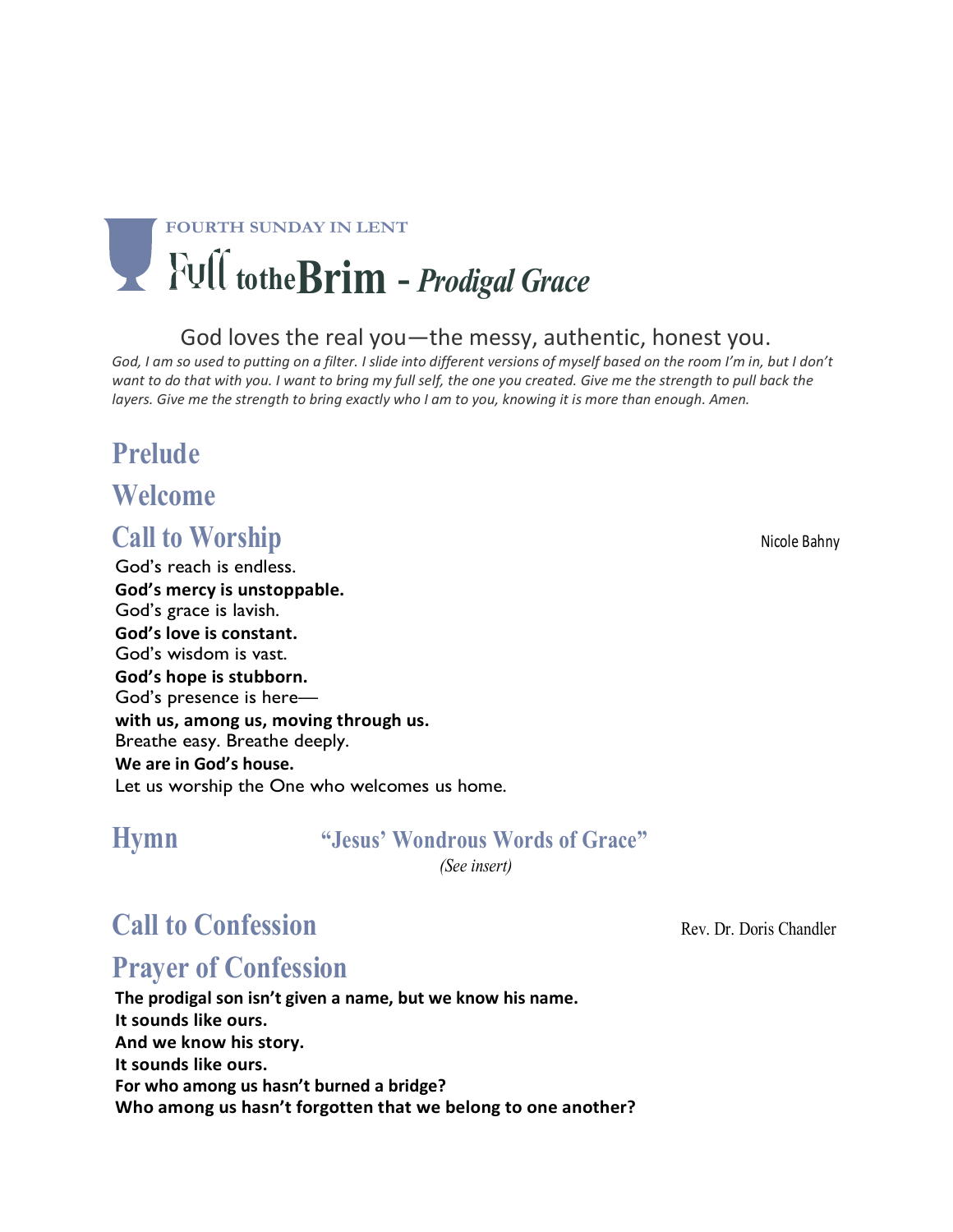**Who among us has not ached for home? Who among us hasn't squandered something precious? The prodigal son isn't given a name, but we know his name. Forgive us God. We want to come home.**

#### **Words of Forgiveness**

…….The feast is for you. This grace is extravagant. **Thanks be to God, amen.**

#### **"My Soul is At Rest"**

*"My soul is at rest in God alone; my salvation comes from God."*

### **Passing of the Peace Nicole Bahny** Nicole Bahny

The peace of Christ be with you. **And also with you.**

### **A Story for All Ages** Yoshie Pomerville

### **Prayer for Illumination** Nicole Bahny

### **Scripture**

Joshua 5: 9-12 Nicole Bahny Psalm 32 Nicole Bahny 2 Corinthians 5: 16-21 Nicole Bahny Luke 15: 1-3, 11b-32 Rev. Dr. Doris Chandler

**Time of Reflection**

### **Affirmation of Faith**

**We believe in a God who waits in the driveway for us. We believe in a God who leaves the porch light on and throws a feast when we are found.**

**Sermon Rev. Dr. Doris Chandler**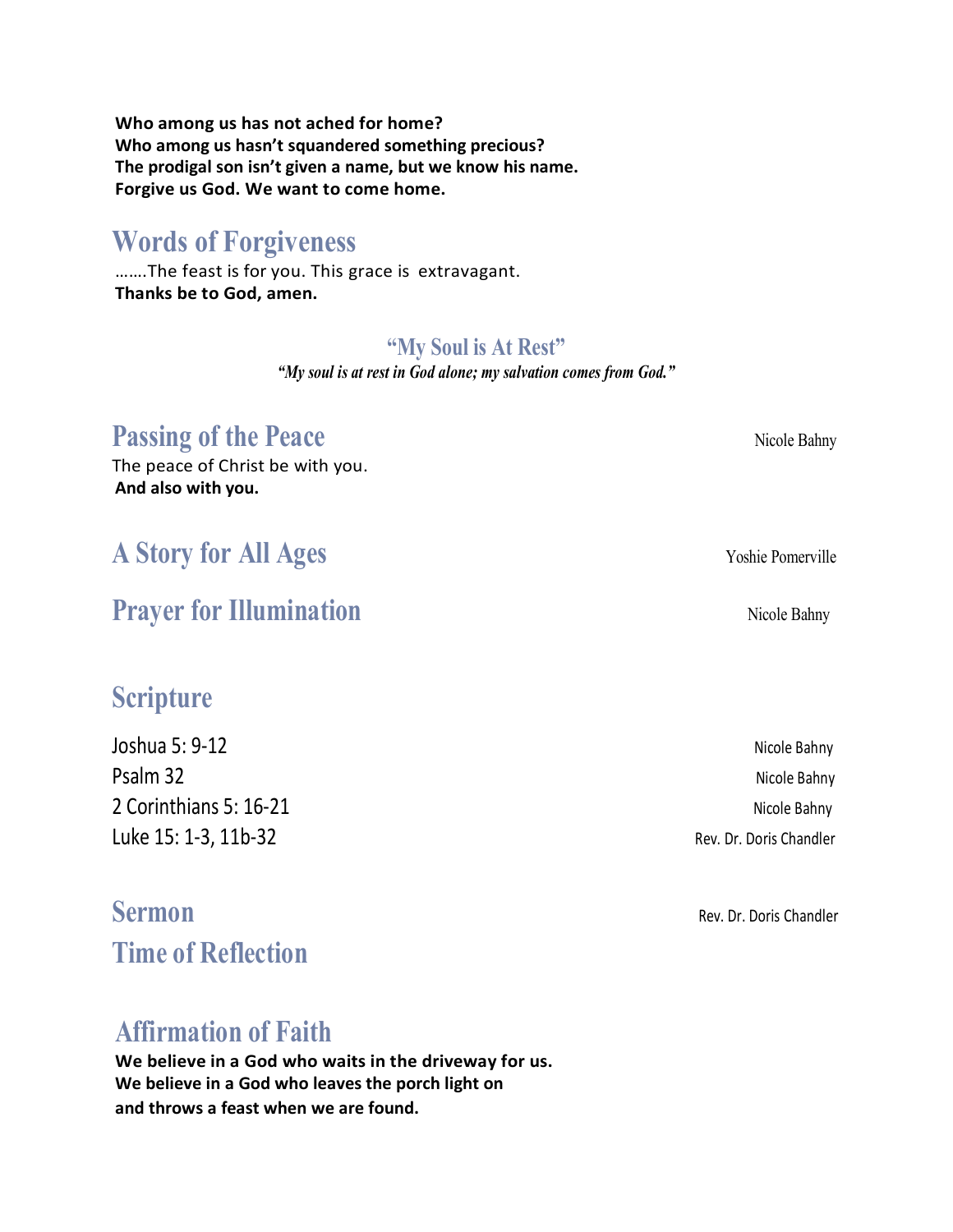**We believe in a God who doesn't stop looking for us when we get lost. We believe in a God of prodigal grace excessive, extravagant, over-the-top grace.**

**In response to this grace, we hold tighter to each other. We remember that humans are not meant to go through life alone; so, we look for ways to welcome each other in, to live like we are family, and to lead with grace—excessive, extravagant, over-the-top grace. We believe that this is our call. Let it be so. Amen.**

| *Hymn                                                                                                                                                                 | "Softly and Tenderly" | GTG 418      |
|-----------------------------------------------------------------------------------------------------------------------------------------------------------------------|-----------------------|--------------|
| <b>Congregational Moment</b>                                                                                                                                          |                       | Mark Baker   |
| <b>Call to Offering</b>                                                                                                                                               |                       | Nicole Bahny |
| *Doxology                                                                                                                                                             |                       | GTG 606      |
| Praise God, from whom all blessings flow.<br>Praise God, all creatures here below.<br>Praise God, above ye heavenly host;<br>Praise Father, Son and Holy Ghost. Amen. |                       |              |

### **Prayers of the People** Rev. Dr. Doris Chandler **The Lord's Prayer**

#### **\*Hymn "Amazing Grace"** GTG 649

### **Benediction**

As you leave this place, may you be awestruck by the beauty of this world. May you laugh, and may it be contagious. May you overflow with love for those aroundyou. May you be effusive with hope and quick to point out joy. And in all of your living, and breathing, and being, may you find yourself full to the brim with God's Holy Spirit, and may it change your life. In the name of the Lover, the Beloved, and Love itself go in peace, full to the brim. Amen.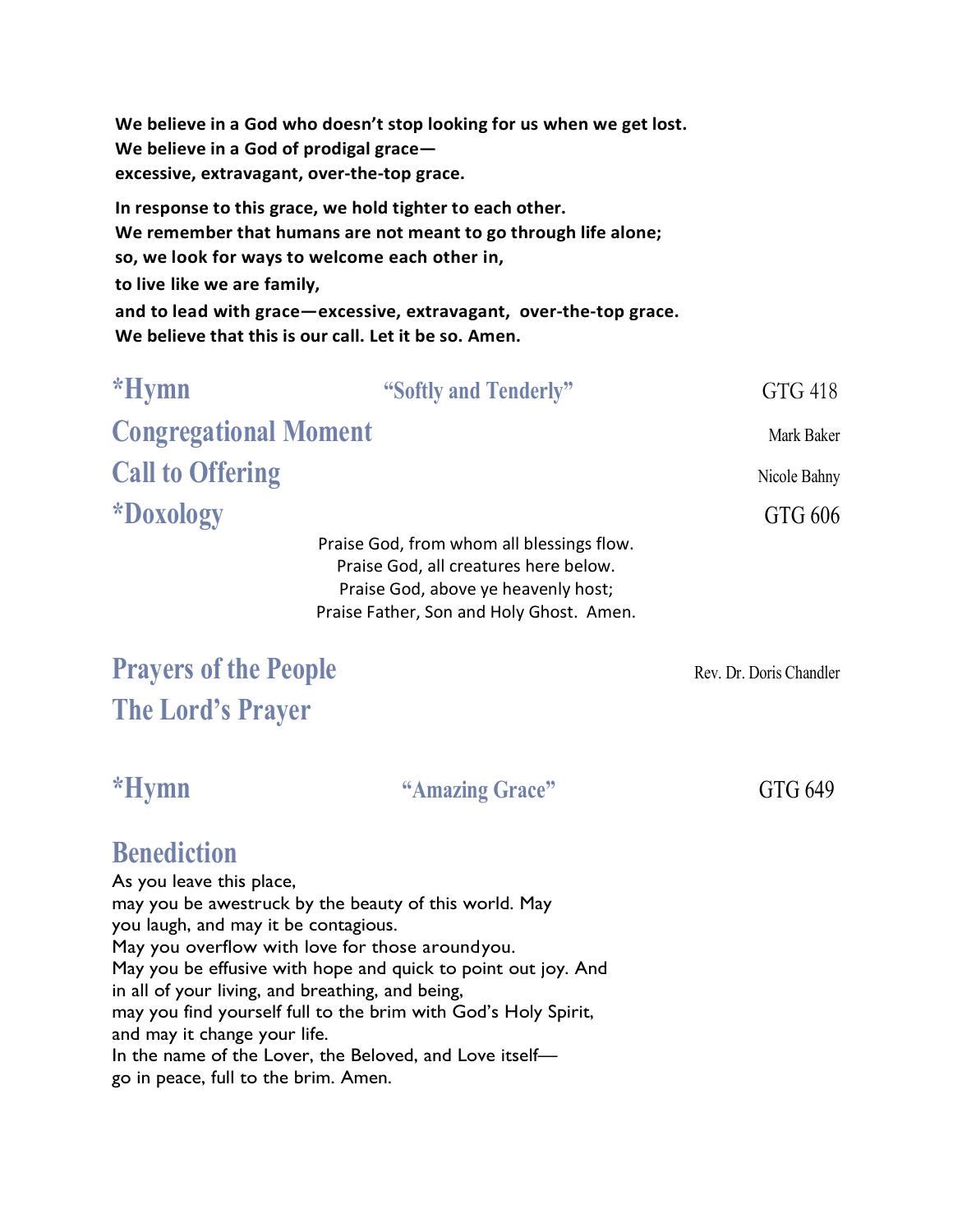*\*All who wish to do so may stand*

*Words/images are signposts that point us to God; yet these words/images are not God. Realizing words have power, every effort is made to use inclusive, expansive language for God. You are invited to substitute word/images that are most comfortable for you during this time of worship.*

*A special welcome to our guests. Your presence among us is a gift to our beloved community. We trust God will draw you back to God's home—here at First Presbyterian Church of Monroe. Would you give us the privilege of connecting with you by signing a pew card and placing it in the offering plate?* 





*The music ministry of our new Director of Music, Michael Rosas, begins April 10, 2022.*

#### **Attributions**

#### Cover Image used with permission: sanctifiedart.org

Excerpt from *"What Doesn't Play by the Rules"* used with permission: Written by: Rev. Sarah Speed| sanctifiedart.org

"*God loves the Real You*" Prayer used with permission. Written by: Rev. Sarah Speed| sanctifiedart.org Liturgy used/adapted with permission. Written by: Rev. Sarah Speed| sanctifiedart.org

#### **Music**

"Jesus' Wondrous Words of Grace". MUSIC: George Job Elvey, 1856 ("Come, Ye Thankful People, Come"); ST. GEORGE'S WINDSOR 7.7.7.7 D ("Come, Ye Thankful People, Come"). MUSIC is public domain. TEXT: Copyright © 2018 by Carolyn Winfrey Gillette. All rights reserved Used with permission. Carolyn Winfrey Gillette. All rights reserved.

"My Soul is at Rest", GTG 843. TEXT: Taizé Community, 1984. MUSIC: Jacques Berthier, 1981. Text and Music © 1991 Les Presses de Taizé, GIA Publications, Inc. Words and music used with permission under ONE LICENSE #A-737704 All rights reserved. Permission to podcast/stream obtained from ONE LICENSE, License #A-737704. All rights reserved.

"Softly and Tenderly", GTG 418. TEXT and MUSIC are public domain.

"Praise God from Whom All Blessings Flow". GTG 606. TEXT*: Thomas Ken, 1695, 1709.* TEXT and MUSIC are public domain.

"Amazing Grace", GTG 649". TEXT and MUSIC are public domain.